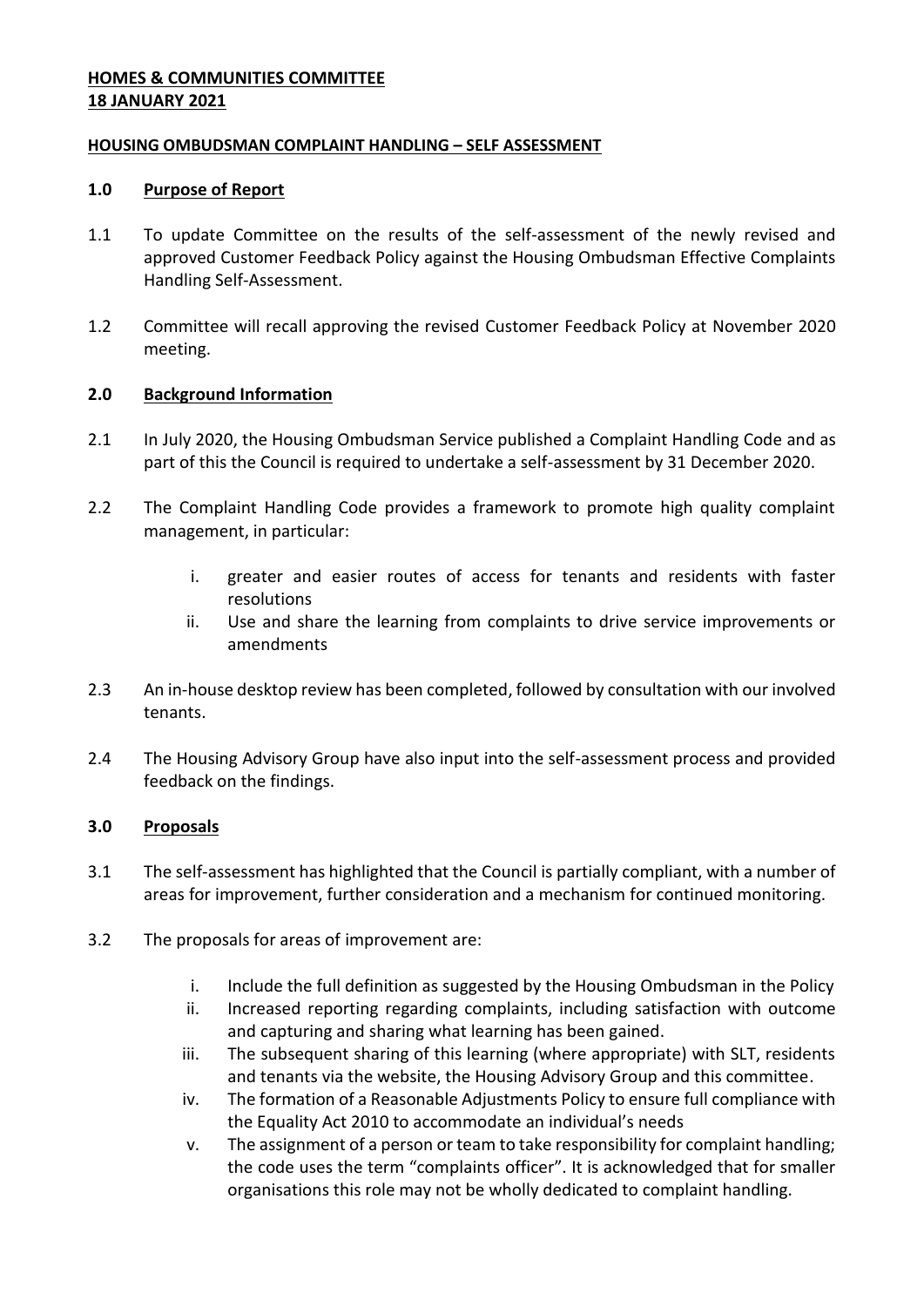- vi. The discontinuation of a stage 3 within the Policy. The Housing Customer Feedback Policy did have an additional option stage that the tenant could request that the Tenants Panel reviews their complaint. The Housing Ombudsman does not believe a third stage is necessary as part of a complaints process but if a landlord believes strongly it requires one the reasons why should be detailed in the self-assessment. The self – assessment details this and following consultation with the Housing Advisory Group and involved tenants an alternative approach is proposed. It is proposed that if a complaint escalates to Stage 2, for Council Tenants only, the complainant will be given the option to involve a tenant representative from either the Housing Advisory Group or the cohort of involved tenants in the review of their complaint. This will allow for an objective tenant perspective to be gained when looking for a resolution to the complaint. A visit to the complainant by the tenant with the lead officer will be encouraged as part of this overview. This will be done within the existing time frames set out in the Policy
- 3.3 Continued monitoring of complaint handling with an annual review and completion of the self-assessment, including the publication of the assessment with parties detailed in 3.2 ii above.
- 3.4 A procedure guide and templates are currently being progressed, along with the proposal for training sessions for all those involved in complaint handling.

#### **4.0 Digital Implications**

4.1 Customers have the option of submitting their feedback online. This functionality is a requirement of the self-assessment. We will be investing in our various digital platforms to give a wide variety of options for residents to feed back.

## **5.0 Equalities Implications**

5.1 Consideration should be given to the establishment of a reasonable adjustment policy as mentioned previously in the report. We already have in place the option for tenant and residents to appoint a representative on their behalf.

#### **6.0 Financial Implications – FIN20-21/5120**

6.1 There are no direct financial implications arising from this report.

#### **7.0 Community Plan – Alignment to Objectives**

- 7.1 The wider Customer Feedback Policy so be default the self-assessment will also align with the following objectives:
	- i. Increasing participation with the Council
	- ii. Increase residents satisfaction with the Council